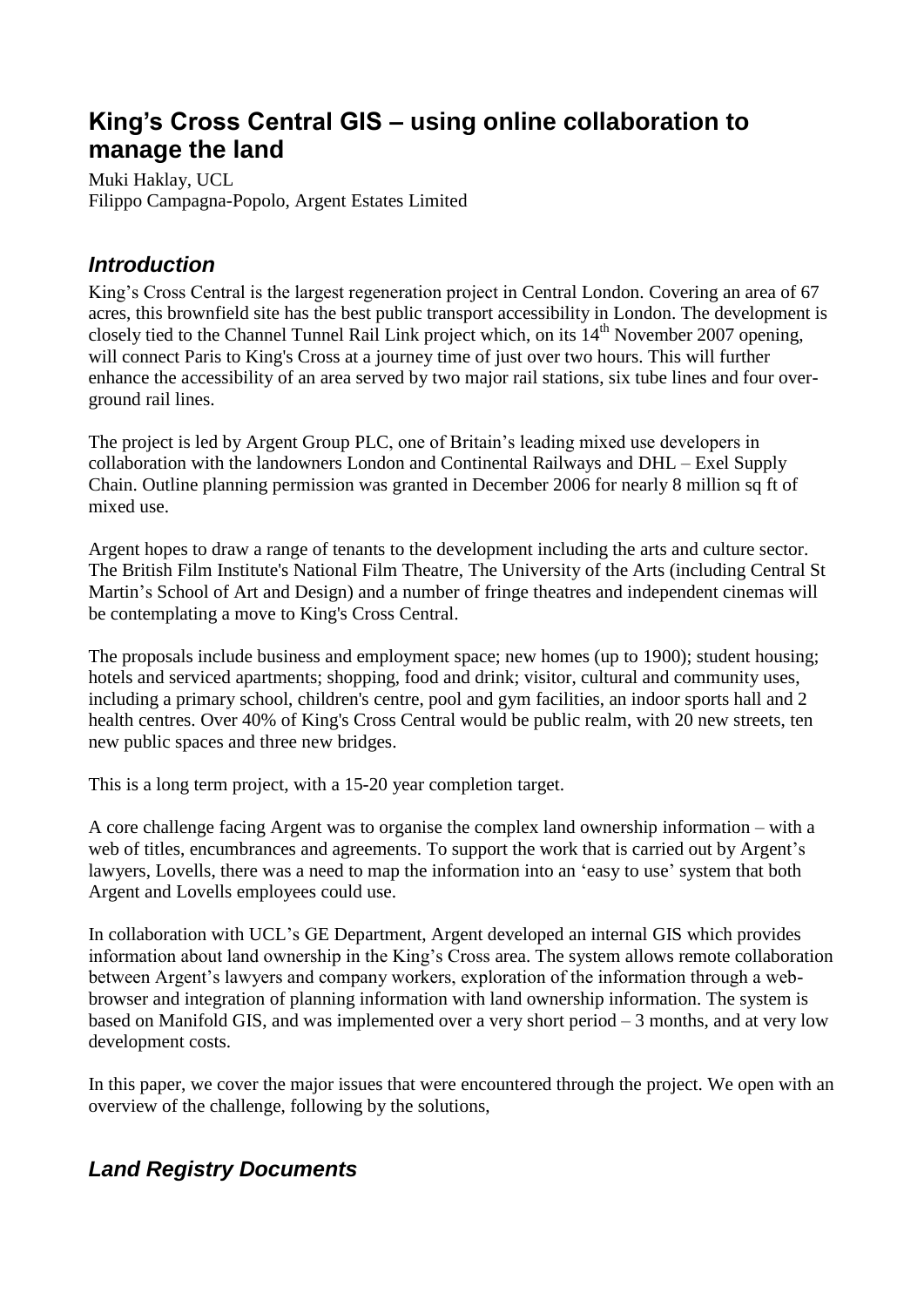Famously, England does not have a cadastre – that is a map or survey based public record of land ownership. The Land Registry documents are the base for ownership, and the map does not have any statutory role. A title, for example, is generated when a plot of land changes hands or when it is leased. The leased land can in turn be leased to someone else. In addition, different parts of a given property may be leased to different leases under different conditions. Each transaction will generate a title.

In addition to the titles, other documents can have a legal influence on the property, such as an Agreement, describing rights over neighbouring lands, such as rights of way, or obligations, such as maintaining infrastructures, or restrictions, as in limitations against digging beyond a given depth. Clearly, someone's right is somebody else's restriction. Some of these issues can be modified depending on negotiations by the interested parties - which, by the way, will generate another Land Registry document.

Titles will make reference to interest-generating documents affecting its land. On the other hand, the latter will cross-refer to titles they may affect. The comprehensiveness of the cross-referencing is unclear.

When negotiating land, all these factors have to be taken in consideration, for example, if an owner got a right to maintain an underground pipe, the design of the buildings foundations should be take this into account, otherwise very expensive problems can emerge in the future.

For intensively used and sought after lands, the relations between the various layers of ownerships, leases, rights, obligations, restrictions, and so on, can potentially generate a large volume of documentation that has to be understood prior to any development plan. This is what Argent faced when they embarked on the development of King's Cross Central. The Eurotunnel extension, developments in King's Cross and St. Pancras Stations, an environmentally protected park, listed buildings, a mesh of Underground tunnels, buried structures from industrial times, archaeological findings, and a bewildering array of tenants and leases.

Moreover, the wording in Land Registry documents are legally binding; but as noted, their attached plans are not (from now on, the term plan is used specifically for a map attached to a Land Registry document). There seems to be a relaxed attitude towards drawing these plans, with thick lines drawn more for emphasis than for precision, poor labelling, and little pressure to redraw plans when boundaries change.

In these days, when urban land is at a premium, these inconsistencies can have a high cost in case of misjudgements. To avoid this, hefty fees are paid in the legal aid deployed for understanding the relationships between Land Registry documents.

## *The Matrix*

The first step for the management of the land in Kind's Cross Central, was the development of a legal matrix, linking titles, encumbrances and agreement. Lovells, the lawyers that represent Argent in the King's Cross Central venture, devised a document to help them make sense of what are known internally as the Encumbrances, i.e., the list of rights, restriction and obligations that may stand on the way to development. The original document was composed in Microsoft Word. It listed encumbrances according to landowner, and classified them into five different types according to the kind of impediment to construction and ease of negotiation. The document was made available to a number of partners and their lawyers. It took a large amount of man-hours building and maintaining it.

Figure 1 shows the Matrix table. Text has been obfuscated for confidentiality reasons.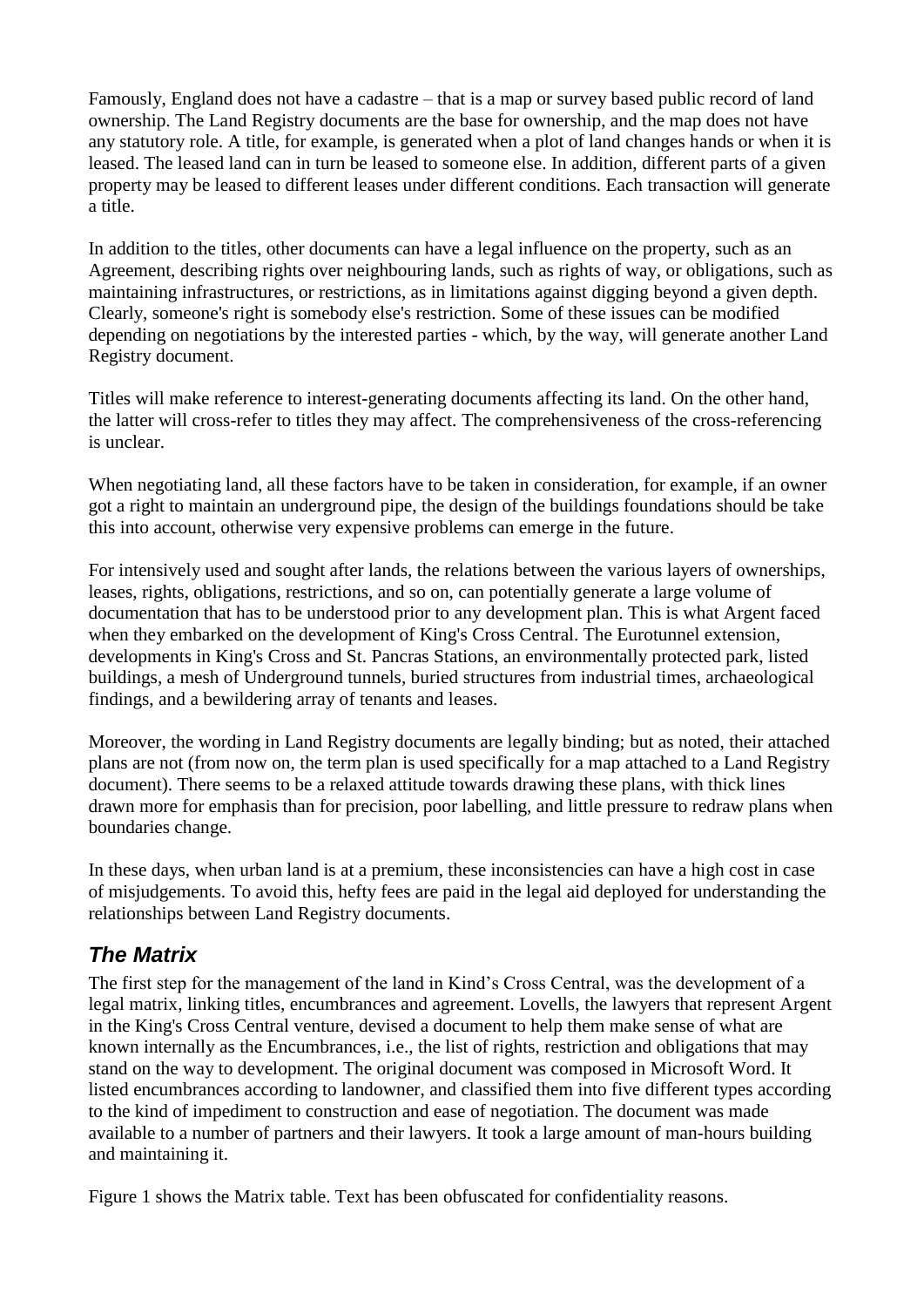| Matrix 07-06.doc - Microsoft Word                                                                                                                                                                                              |     |                                                      |                                                                                                                                                              |                                                                                                                                                                                                                                                                                                                                                                                                                                                                                                                             |                                                                                                                                                                                                                                                                                                                                                                                                                                                                                                                                                                                                                                                                                  |                                                                                                                                                                                                                                                                                                                                                                                                              |                                                                  |                                              |                                               |
|--------------------------------------------------------------------------------------------------------------------------------------------------------------------------------------------------------------------------------|-----|------------------------------------------------------|--------------------------------------------------------------------------------------------------------------------------------------------------------------|-----------------------------------------------------------------------------------------------------------------------------------------------------------------------------------------------------------------------------------------------------------------------------------------------------------------------------------------------------------------------------------------------------------------------------------------------------------------------------------------------------------------------------|----------------------------------------------------------------------------------------------------------------------------------------------------------------------------------------------------------------------------------------------------------------------------------------------------------------------------------------------------------------------------------------------------------------------------------------------------------------------------------------------------------------------------------------------------------------------------------------------------------------------------------------------------------------------------------|--------------------------------------------------------------------------------------------------------------------------------------------------------------------------------------------------------------------------------------------------------------------------------------------------------------------------------------------------------------------------------------------------------------|------------------------------------------------------------------|----------------------------------------------|-----------------------------------------------|
| : File Edit View Insert Format Tools Table Window Help<br>Type a question for help                                                                                                                                             |     |                                                      |                                                                                                                                                              |                                                                                                                                                                                                                                                                                                                                                                                                                                                                                                                             |                                                                                                                                                                                                                                                                                                                                                                                                                                                                                                                                                                                                                                                                                  |                                                                                                                                                                                                                                                                                                                                                                                                              |                                                                  |                                              |                                               |
| {Dranal + Aris], 2 Aristo (1) → 2 Aristo (1) → 2 Aristo (1) → 2 Aristo (1) → 2 Aristo (1) → 2 Aristo (1) → 2 A<br>{ At Normal + Aris], - Arist (1) → 2 Arist (1) → 2 Aristo (1) → 2 Aristo (1) → 2 Aristo (1) → 2 Aristo (1) → |     |                                                      |                                                                                                                                                              |                                                                                                                                                                                                                                                                                                                                                                                                                                                                                                                             |                                                                                                                                                                                                                                                                                                                                                                                                                                                                                                                                                                                                                                                                                  |                                                                                                                                                                                                                                                                                                                                                                                                              |                                                                  |                                              |                                               |
|                                                                                                                                                                                                                                |     |                                                      |                                                                                                                                                              |                                                                                                                                                                                                                                                                                                                                                                                                                                                                                                                             |                                                                                                                                                                                                                                                                                                                                                                                                                                                                                                                                                                                                                                                                                  |                                                                                                                                                                                                                                                                                                                                                                                                              |                                                                  |                                              |                                               |
| 138 3 - - → W · 2 · B · 3 · B · □ 国 · 王出   扫   扫   上 弘 ↓                                                                                                                                                                       |     |                                                      |                                                                                                                                                              |                                                                                                                                                                                                                                                                                                                                                                                                                                                                                                                             |                                                                                                                                                                                                                                                                                                                                                                                                                                                                                                                                                                                                                                                                                  |                                                                                                                                                                                                                                                                                                                                                                                                              |                                                                  |                                              |                                               |
| 同                                                                                                                                                                                                                              |     |                                                      |                                                                                                                                                              |                                                                                                                                                                                                                                                                                                                                                                                                                                                                                                                             |                                                                                                                                                                                                                                                                                                                                                                                                                                                                                                                                                                                                                                                                                  |                                                                                                                                                                                                                                                                                                                                                                                                              |                                                                  |                                              |                                               |
|                                                                                                                                                                                                                                |     | MATRIX: AS AT 19 JANUARY 2006<br><b>NETWORK RAIL</b> |                                                                                                                                                              |                                                                                                                                                                                                                                                                                                                                                                                                                                                                                                                             |                                                                                                                                                                                                                                                                                                                                                                                                                                                                                                                                                                                                                                                                                  |                                                                                                                                                                                                                                                                                                                                                                                                              |                                                                  |                                              |                                               |
|                                                                                                                                                                                                                                | $+$ |                                                      |                                                                                                                                                              |                                                                                                                                                                                                                                                                                                                                                                                                                                                                                                                             |                                                                                                                                                                                                                                                                                                                                                                                                                                                                                                                                                                                                                                                                                  |                                                                                                                                                                                                                                                                                                                                                                                                              |                                                                  |                                              |                                               |
|                                                                                                                                                                                                                                |     | No.<br>Cat                                           | <b>Document Creating</b><br>Right                                                                                                                            | Encumbrance                                                                                                                                                                                                                                                                                                                                                                                                                                                                                                                 | Process                                                                                                                                                                                                                                                                                                                                                                                                                                                                                                                                                                                                                                                                          | <b>Current Position</b>                                                                                                                                                                                                                                                                                                                                                                                      | (1)Extinguished?<br><b>OR</b><br>(2) Development<br>Encumbrance? | (1)Varied/Modi<br>fied?<br>$(2)$ If so, how? |                                               |
|                                                                                                                                                                                                                                |     | 1.53                                                 | <b>Lippersond: Adolf 17</b><br>Monados (IFS) auda<br>Sattemen (7): 883-121-997L<br>and NPC column 2018<br>(7th Norsky, 165)<br><b>JOURNAL JANES ARRESCEN</b> | Ganazic ascamante granted to MCT -<br>"Where on the 31 December 1988 State<br>courts on the basil ariused by the Board<br>any way or watercoase issues of import-<br>(infarible) surrand or aristhmall or any<br>access of light or sizes any yape was<br>distribute states radius with passenger<br>beautiful the land shown on the suit plan<br>and which has on that day vested or will<br>on Hart-Any vest in the Company the<br>Board lawky grant to the Company as<br>Book Hall day as represent in respect<br>ustant | 1.<br>Not have and reasons for man flave<br>locatili Early laud. However, flays<br>gar its he estimpsialized on or before<br>Stage 2 to reduce searches of<br>restautosauces ingalveed against the<br><b>SOLU</b><br>2. See Brannons Flas                                                                                                                                                                                                                                                                                                                                                                                                                                        |                                                                                                                                                                                                                                                                                                                                                                                                              |                                                                  |                                              |                                               |
|                                                                                                                                                                                                                                |     | 2.53                                                 | <b>Editorianal Banck PA</b><br>Menados 1972 auda<br>Sattemen (0) 888-02-903.<br>and NPC column 2.23<br>(7th Hanker, 355).<br>JOBETUR: MOS. 40100223          | Overes reasonably granted to \$300.<br>"When on 31 December 1988 then<br>moters can the land shown on the real plan<br>and which has on that day outsel or will<br>on that day your is the Company any way<br>or restractions means of register whether<br>autual or arbitral) or any arous of light<br>on an on any year with no other work<br>which boughts the land schanning well on<br>other senated by the Board the Company<br>lamby goat to the Boast at from that<br>day as research in respect Second"            | 1. 1000 to man area with \$100 apre-<br>LCR (as part of its suprisations with<br>2.<br>Stellwood Stall to require details of<br>any rack sights bearling Network.<br>Fually loads or conditionations that there<br>are some<br>18 Process is to be introduced in<br>Hence it Ball after land tells in<br>agreed and when distantions<br>commerce regarding term rights that<br>and teacher's cames Melecott Ball's<br>new land. To be part of the heads of<br>terms agreed with Network Ball<br>3. Soft to sales axio deed tie.<br>coardistics with 42(3) with<br>Network Eqal estinguishing generic<br>rights and, if spycholds, specificing<br>day specific rights right exist | $1^{-}$<br><b>Tikin</b><br>$\overline{2}$<br>Slapylations in acceptents<br>detail any over arthing<br>agreement have risked<br>Edmonton approach in<br>bring passed with Newch<br>East, who do not want to<br><b>Brooze recredingcost firms</b><br>Shrik refereeiste negotiatione<br>3<br>Chronic specifisings can findlife. 15728.<br>habing shopping agrees Someon<br>in arrowliance with Business<br>Than |                                                                  |                                              | $\pmb{\star}$                                 |
|                                                                                                                                                                                                                                |     |                                                      | LIBO3/CM1GAM/844377.8                                                                                                                                        |                                                                                                                                                                                                                                                                                                                                                                                                                                                                                                                             |                                                                                                                                                                                                                                                                                                                                                                                                                                                                                                                                                                                                                                                                                  |                                                                                                                                                                                                                                                                                                                                                                                                              |                                                                  |                                              | $\circ$<br>$\overline{\ast}$<br>$\rightarrow$ |
| iDraw → AutoShapes - ヽヽ□○日4☆ B 図 ♪ ク - ノ - A - 三三三 □ □ ■                                                                                                                                                                       |     |                                                      |                                                                                                                                                              |                                                                                                                                                                                                                                                                                                                                                                                                                                                                                                                             |                                                                                                                                                                                                                                                                                                                                                                                                                                                                                                                                                                                                                                                                                  |                                                                                                                                                                                                                                                                                                                                                                                                              |                                                                  |                                              |                                               |
| Ln 1 Col 1 REC TRK EXT OVR English (U.K<br>1/33 At 2cm<br>Page 1<br>Sec 1                                                                                                                                                      |     |                                                      |                                                                                                                                                              |                                                                                                                                                                                                                                                                                                                                                                                                                                                                                                                             |                                                                                                                                                                                                                                                                                                                                                                                                                                                                                                                                                                                                                                                                                  |                                                                                                                                                                                                                                                                                                                                                                                                              |                                                                  |                                              |                                               |

#### **Figure 1 - Land ownership Matrix**

The Matrix was a central working tool at the stage in which the contact with UCL was made to consider how working procedures can be improved.

## *A GIS Web Application*

### **The Proposal**

Enter GIS. Argent had a previous experience with GIS, used by some of their partners to make sense of boundaries affecting their lands; lands that eventually will be available to the King's Cross Central project. They decided to use the tool themselves, and contacted UCL – the department of Geomatic Engineering (GE) to evaluate the feasibility of resuscitating the tool for the project.

The proposed solution involved appointing a recent Masters graduate to conduct the work on site under supervision from Dr. M Haklay.

The idea entailed changing the Matrix from a flat table structure to a database, and linking this with the Land Registry plans to facilitate visualisation of the spatial extent of the relevant encumbrances.

The platform chosen for the GIS development was different to the platform initially used by Argent. For the King's Cross project, the system was based on Manifold GIS - partly for its shallow learning curve and partly for its extremely low cost as compared to the main commercial GIS in the market. All of the data previously generated in the old system was transferred over to the new system, without difficulties.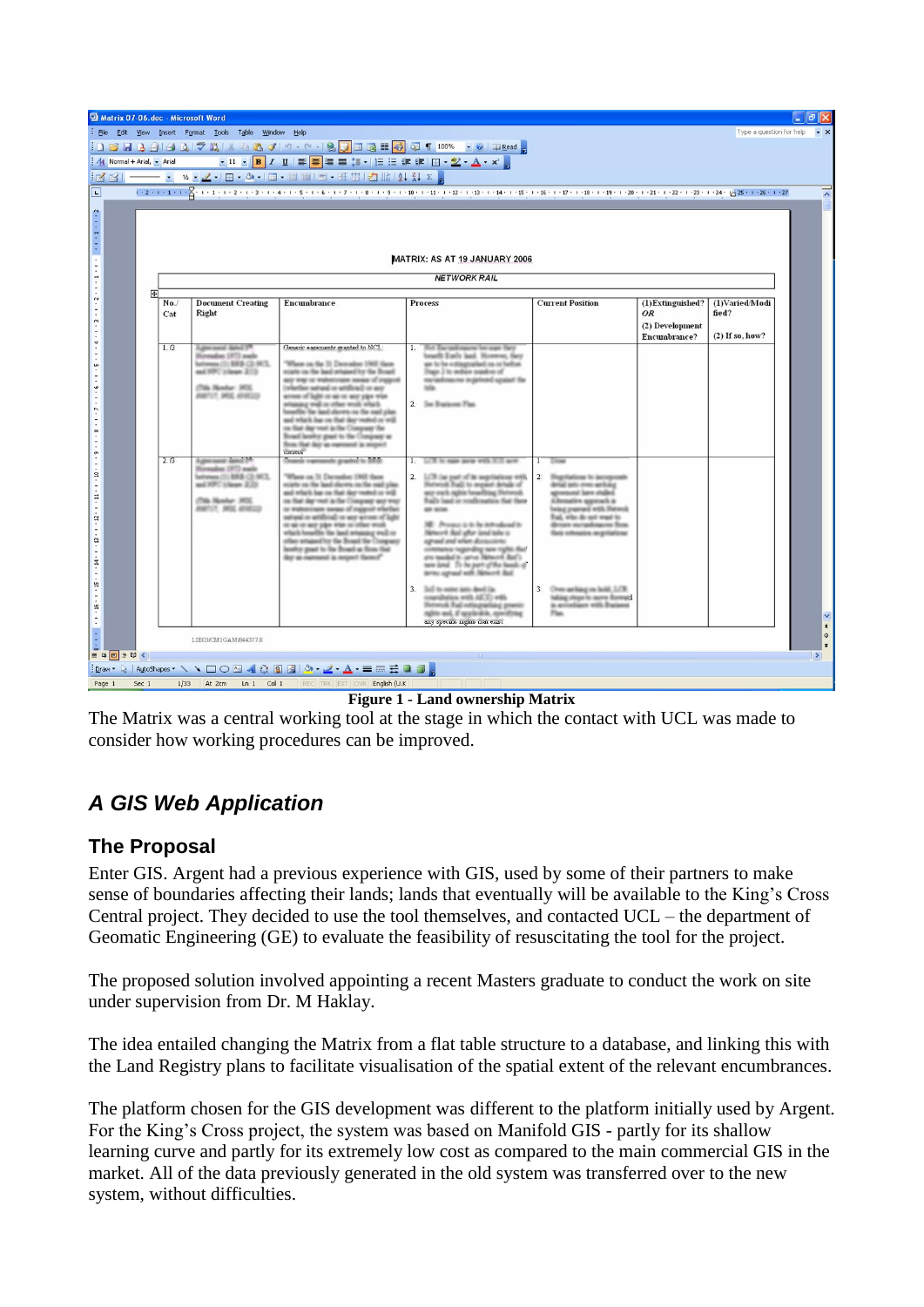Taking into consideration that the easiest way to share GIS data with users with no GIS experience is through a website with a simple interface, the total cost of an Internet Map Server (IMS) capable Manifold product was about twenty times less than its competitors', not considering annual license maintenance fees, charged for using a typical IMS GIS.

### **Processing maps**

The first stage of the work consisted in the production of a series of maps. Titles were the choice, with Agreements and other documents left for a later phase.

One restriction in the use of Land Registry documentation is that it is a breach of the law to reproduce the documents, either the text or the plan. As a result, Land Registry plans must be interpreted, and not digitised as is usual. This is a huge unnecessary restriction that stops the land owner from using information about its own land, and is a restriction that should be removed as it is slowing the adoption of GIS in the property sector.

The only option for a person who deals with such data is to go through a method that is tedious at best, when the plans are recent and surface features can be recognised at a glance. With titles older than 10 years (two or three were 100 years old), the process was excruciatingly slow and inefficient. The King's Cross area has been substantially changed since the station was first built, with the rate of change in the past few years being particularly high. Besides, older plans supplied by the Land Registry were electronic scans of the original paper maps, reproducing faithfully all the tearing, stretching and darkening of long-pressed creases and bends. Even if georeferencing of the images was an option, it would have been very difficult and in certain cases almost useless.

For base maps, the latest OS MasterMap series was used, together with a map of the area produced by EDAW, and a similar one by LCR, both Argent collaborators. From the latter, we also used maps showing ownership, rights of way and major leases, previously produced by LCR in ArcGIS and imported seamlessly to Manifold GIS. The three base maps were produced at different times and with different aims in mind, reflected in their distinct characteristics and degree of detail. The time interval between them is of about 2 to 3 years, the OS being the most recent and LCR the oldest. Where they matched contours, discrepancies between them were in general of about 50cm (established by inspection).

The amount of discrepancies that had to be negotiated in the production of title maps were large, and fell into two main categories. The most conspicuous were caused by the thick lines and casually drawn contours found in some Land Registry plans. Some lines' width could correspond to 2-3 meters on the ground. The second category had to do with which base map was used. Whenever possible, Land Registry plans were matched to ground features found on the OS map. At times, there were no recognisable features in this. EDAW's one was used. Failing that, LCR's was used. Some plans followed more obviously one of the base maps and not the others. Other, larger plans were matched to each of the base maps depending on the location within it.

The above created a mosaic of title maps, with large overlaps (caused by complex ownership relationships) and boundary mismatches where they should match. Having established with Argent and their lawyers that there was no way to guarantee more accuracy, the maps were accepted as guidelines, and any problem arising at boundaries would be treated as and when found. The maps were cleaned of slivers and other errors using Manifold's Topological Factory set of tools.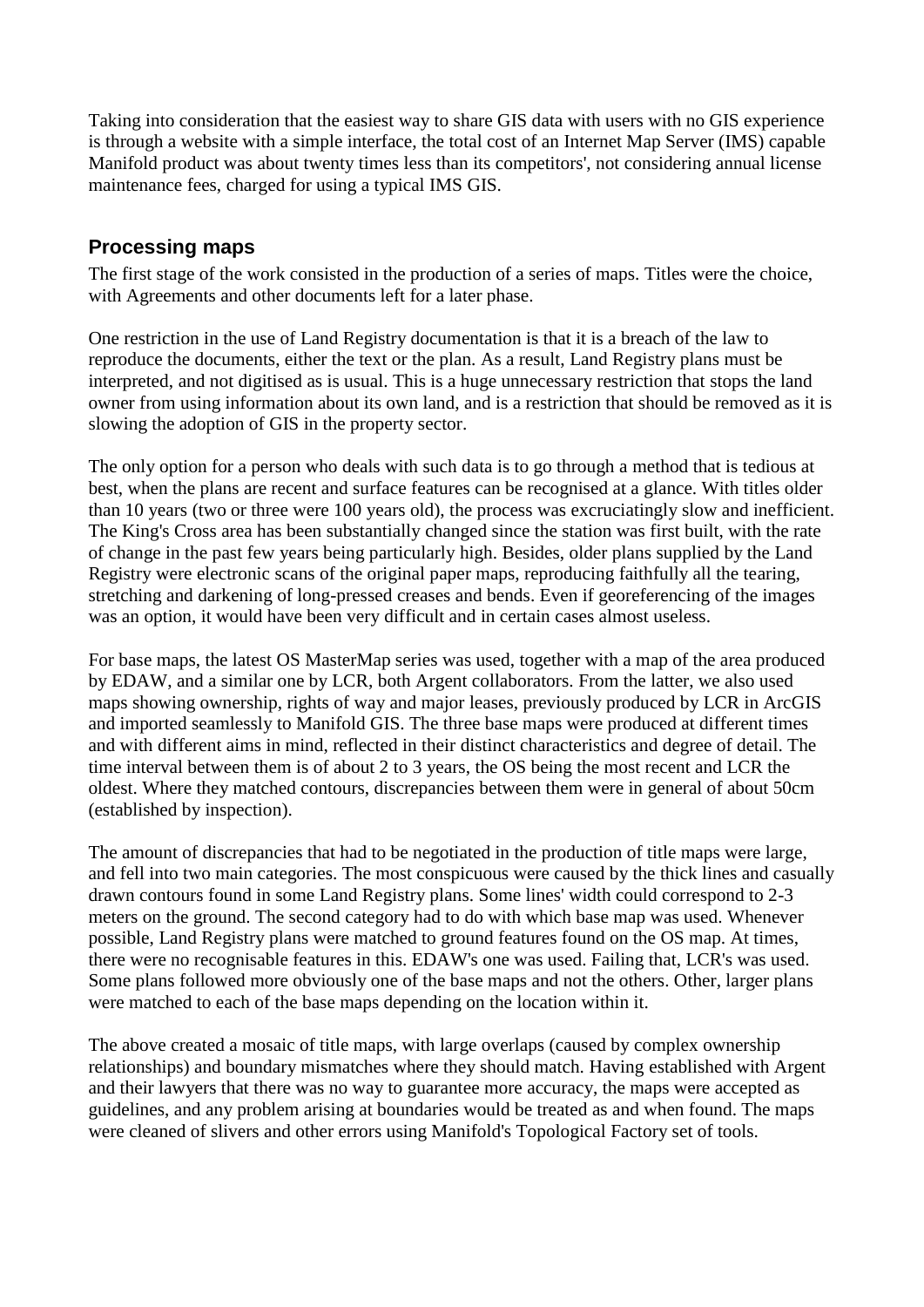It is true that older plans could have been checked against historical maps. However, since generally the older the title the less important it is, and a general picture of the whole site was more important than the accurate capture of boundaries, the procedure was dismissed for a while.

And this is what these maps are: a private interpretation, by an interested party, of the non-legally binding part of legal documents dealing with land ownership. It is a laborious process that offers guidelines but not guarantees. Yet, even with these caveats they are immensely useful for both the legal team and for Argent, as they can help in identifying possible land issues that are emerging in the development.



**Figure 2 - Digitized title boundaries in Manifold**

### **The Matrix database**

In parallel to the processing of the map, it became clear that a central database that will hold the matrix and link it to the GIS will be beneficial for all parties involved. The Matrix was transformed from a flat table into an Access database. To ensure that the encumbrances could be linked to the maps they affected, in addition to decomposing the Matrix into a normalised database, the document's wordings were checked to lift a relevant set of attributes corresponding to features of the maps (coloured contours, labelling, and cross-references to other documents, be them other Titles, Deeds, and such like).

The task was somewhat laborious by the fact that some of these attributes were not comprehensively documented in the Matrix. The work was done in close communication with the lawyers to ensure that a common language was developed between the spatial and the legal aspects of the database. Once ready, the database was linked to the maps.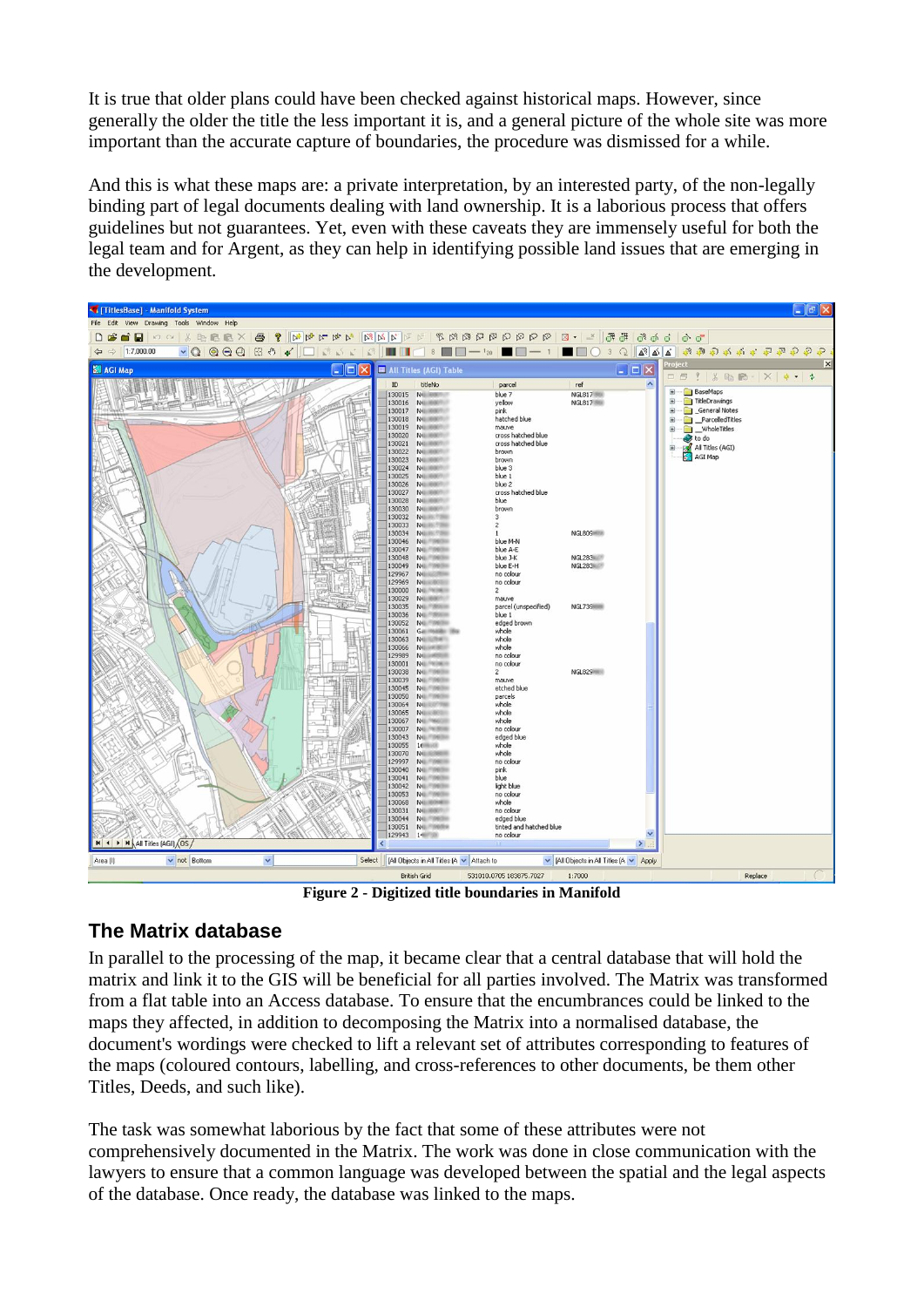### **The Web Application**

Manifold links to various databases, including Access. It was an easy exercise to link the database to the maps via queries driven by a form customised with Visual Basic. This pilot application was used to ascertain what the users would like to see in the website (see Figure 4).

Once the requirements were established, two websites were created. The Matrix was passed on to an SQL Server database and made accessible on the web according to the lawyers requirements. Although the form used is simple and does not have extensive searching capabilities, it suits the systematic way the lawyers maintain it (typically one document at a time, or a certain field across all documents sequentially. See Figure 3), can be queried easily by encumbrance, and resembles the original Matrix, a format those users are familiar with.



**Figure 3 - Matrix application on the Intranet**

The maps were placed on a separate website. Similarly to the Access database on the standalone version, Manifold links to the SQL Server database and queries it through its maps. By clicking on a mask representing where future buildings will be constructed, the website responds by showing which titles overlap the building footprint. A list of encumbrances relating to the selected titles appears. By selecting the desired encumbrance, the Matrix website is launched on a separate process. The website was developed in Javascript and Active Server Pages (ASP).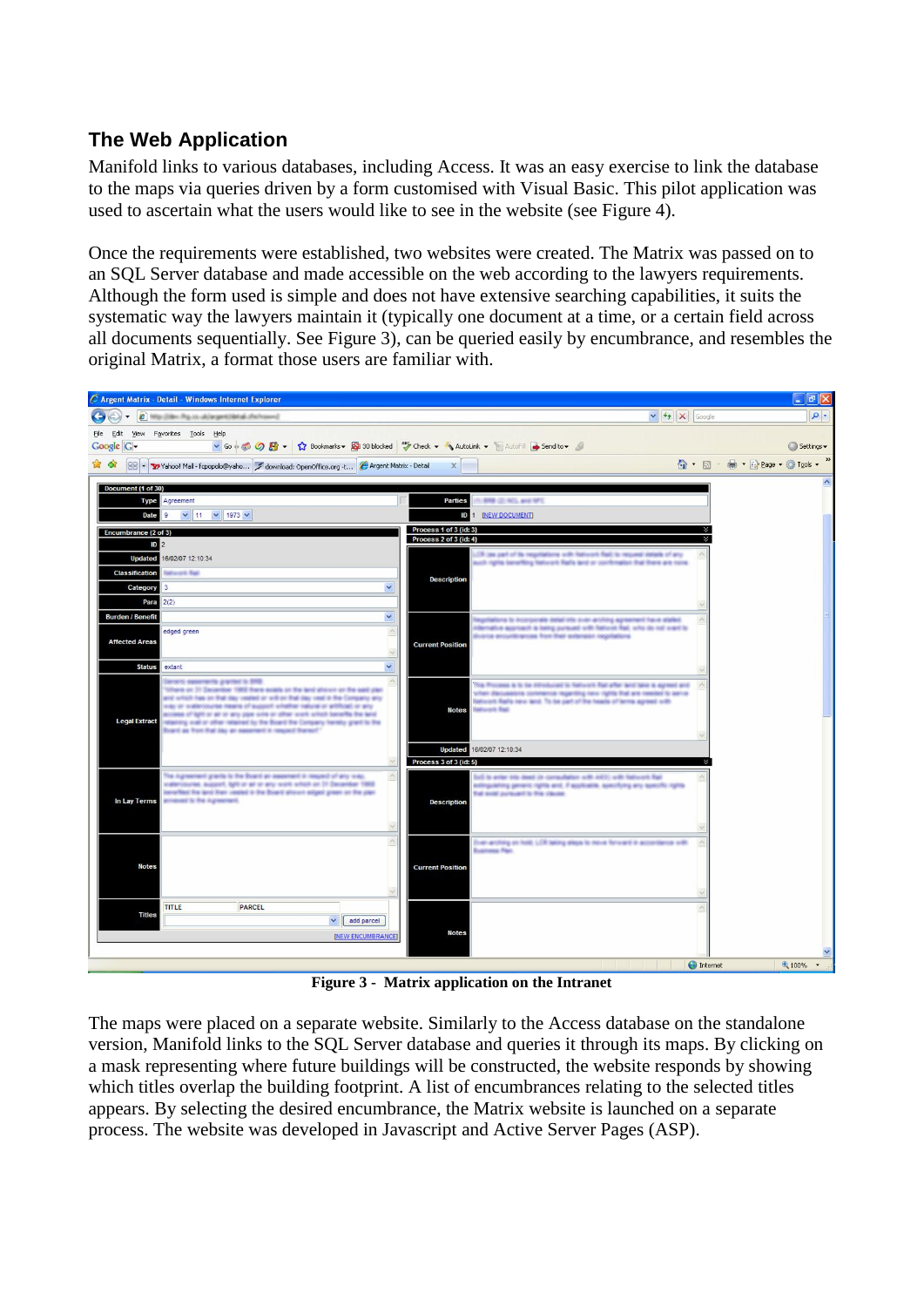

**Figure 4 - Manifold IMS site with access to the Matrix**

The work is still in progress. One of the requirements is that the Matrix website invokes the Legal Maps one. For this to happen, the remaining legal documents have to be digitised and their crossreference to the titles resolved, as well as their own set of map-able attributes.

## *Conclusions*

The creation of a King's Cross Central GIS provided several important insights:

First, even with all its limitation in terms of the legal status of mapping information, GIS is very valuable in terms of time and cost saving in land projects where a web of titles, agreements and rights need to be negotiated through. Despite of all the difficulties, the system was implemented within 5 months and is operational for over a year. The system has already saved Argent significant sub consultant's fees through the efficient handling of the matrix and recognising which titles and agreement relate to which part of the site.

Secondly, the implementation of a low cost spatial solution is an efficient way of dealing with GIS in such projects. In GIS projects, the major costs are data, labour and software. By reducing the cost of software significantly, more resources could be put into ensuring that the money is spent on labour that contributes directly to the project. Arguably, the amount of money that was saved on the IMS software alone was the equivalent of 4-5 working months.